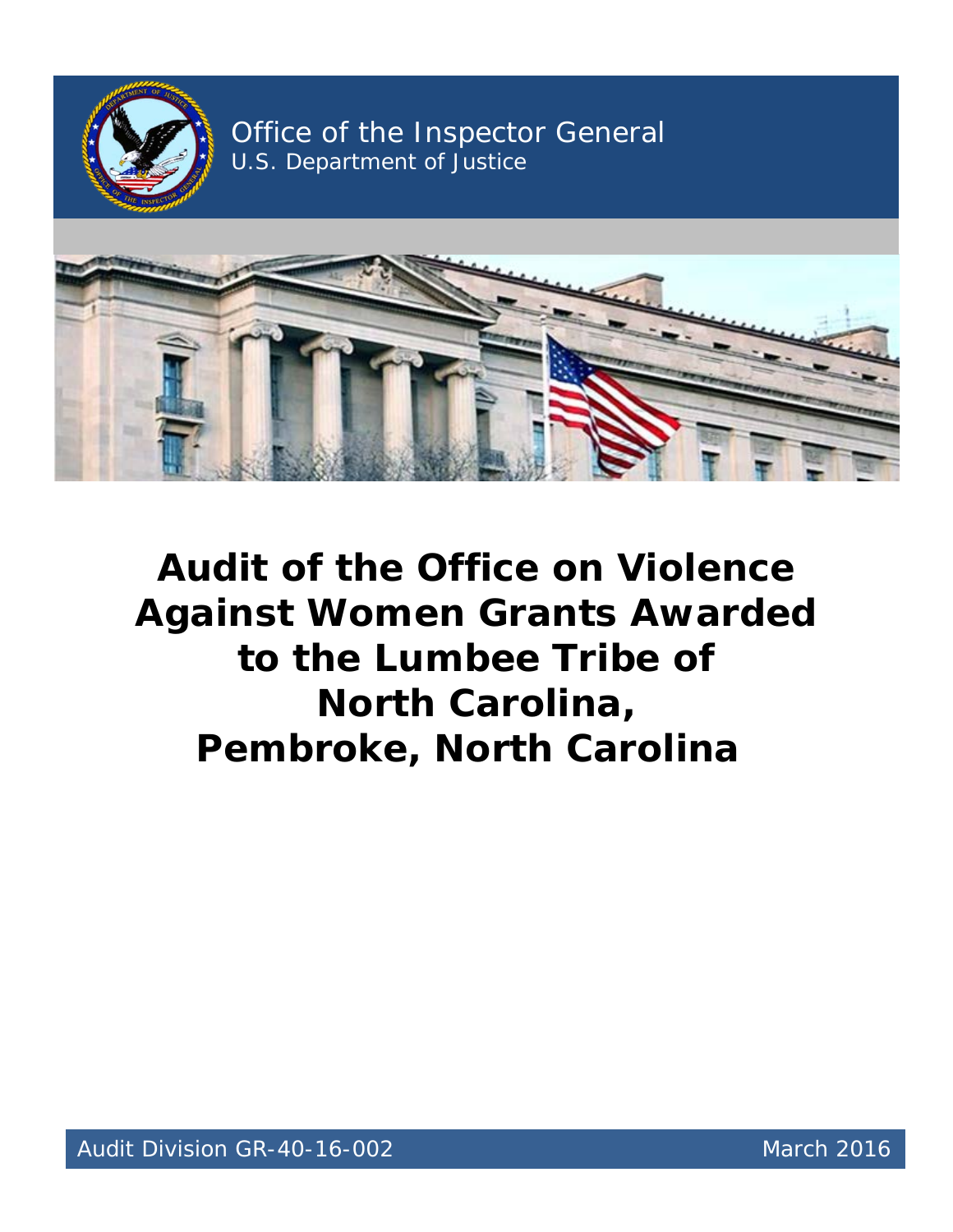# **AUDIT OF THE LUMBEE TRIBE OF NORTH CAROLINA THE OFFICE ON VIOLENCE AGAINST WOMEN GRANTS AWARDED TO PEMBROKE, NORTH CAROLINA**

### **EXECUTIVE SUMMARY**

 (OVW) awarded to the Lumbee Tribe of North Carolina (Lumbee Tribe or Tribe) in Pembroke, North Carolina. The Lumbee Tribe was awarded \$2,173,926 under organizations to respond to these crimes. In addition, the grant supports the toward these issues. The purpose of Grant Number 2012-WH-AX-0035 was also to and stalking. In addition, participants were in need of housing assistance and lacked access to other adequate services. The U.S. Department of Justice (DOJ) Office of the Inspector General (OIG) completed an audit of grants awarded by the Office on Violence Against Women Grant Numbers 2011-WR-AX-0031, 2012-WH-AX-0035, and 2014-WR-AX-0022. The primary purpose of Grant Numbers 2011-WR-AX-0031 and 2014-WR-AX-0022 was to enhance victim safety in cases of domestic violence, dating violence, sexual assault, and stalking in rural areas by encouraging collaborative partnerships among criminal justice agencies, victim service providers and community provision of services to the victims of such violence, and encourages communities to work in coordination to develop education and prevention strategies directed provide assistance to victims of sexual assault, domestic violence, dating violence,

 grants were allowable, supported, and in accordance with applicable laws, regulations, guidelines, and terms and conditions. To accomplish this objective, we are contained in the Office of Justice Programs (OJP) Financial Guide or the Office The objective of this audit was to determine whether costs claimed under the assessed performance in the following areas of grant management: financial management, program performance, expenditures, budget management and control, drawdowns, and federal financial reports. The criteria we audited against on Violence Against Women Financial Guide and the grant award documents.

 financial reports. The audit determined that the Lumbee Tribe inaccurately As of March, 2015, the Lumbee Tribe had drawn down \$928,192 of the total grant funds awarded. We examined the Lumbee Tribe's accounting records, financial and progress reports, and operating policies and procedures and found that the Tribe did not comply with essential award conditions related to federal reported expenditures for both grants by \$174,215.

Our report contains one recommendation to OVW. Our audit objective, scope, and methodology are discussed in Appendix 1.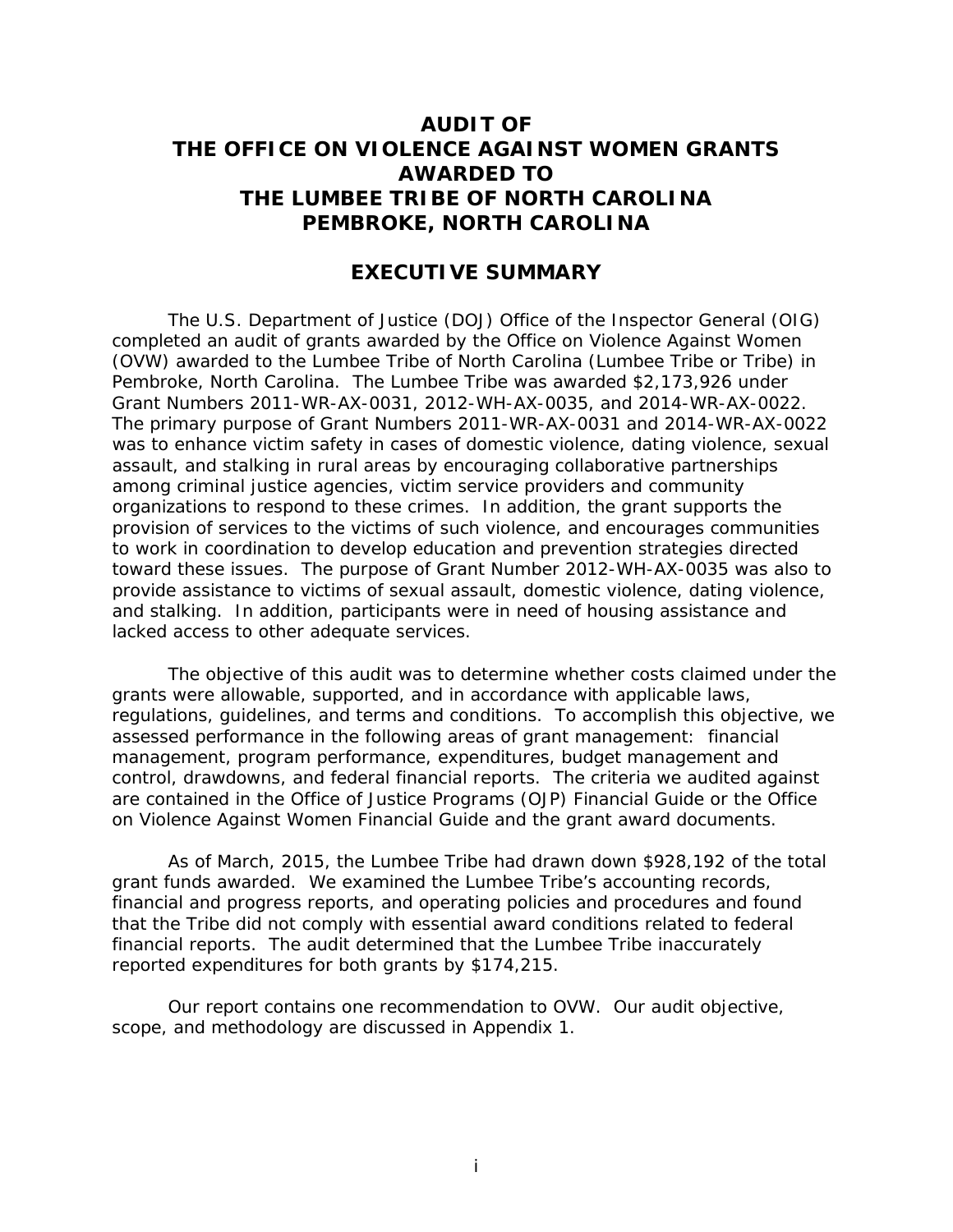# **AUDIT OF THE LUMBEE TRIBE OF NORTH CAROLINA THE OFFICE ON VIOLENCE AGAINST WOMEN GRANTS AWARDED TO PEMBROKE, NORTH CAROLINA**

# **TABLE OF CONTENTS**

|             | APPENDIX 2: OFFICE ON VIOLENCE AGAINST WOMEN RESPONSE                                                |
|-------------|------------------------------------------------------------------------------------------------------|
|             | APPENDIX 3: LUMBEE TRIBE OF NORTH CAROLINA_RESPONSE                                                  |
| APPENDIX 4: | OFFICE OF THE INSPECTOR GENERAL ANALYSIS AND<br>SUMMARY OF ACTIONS NECESSARY TO CLOSE THE REPORT  17 |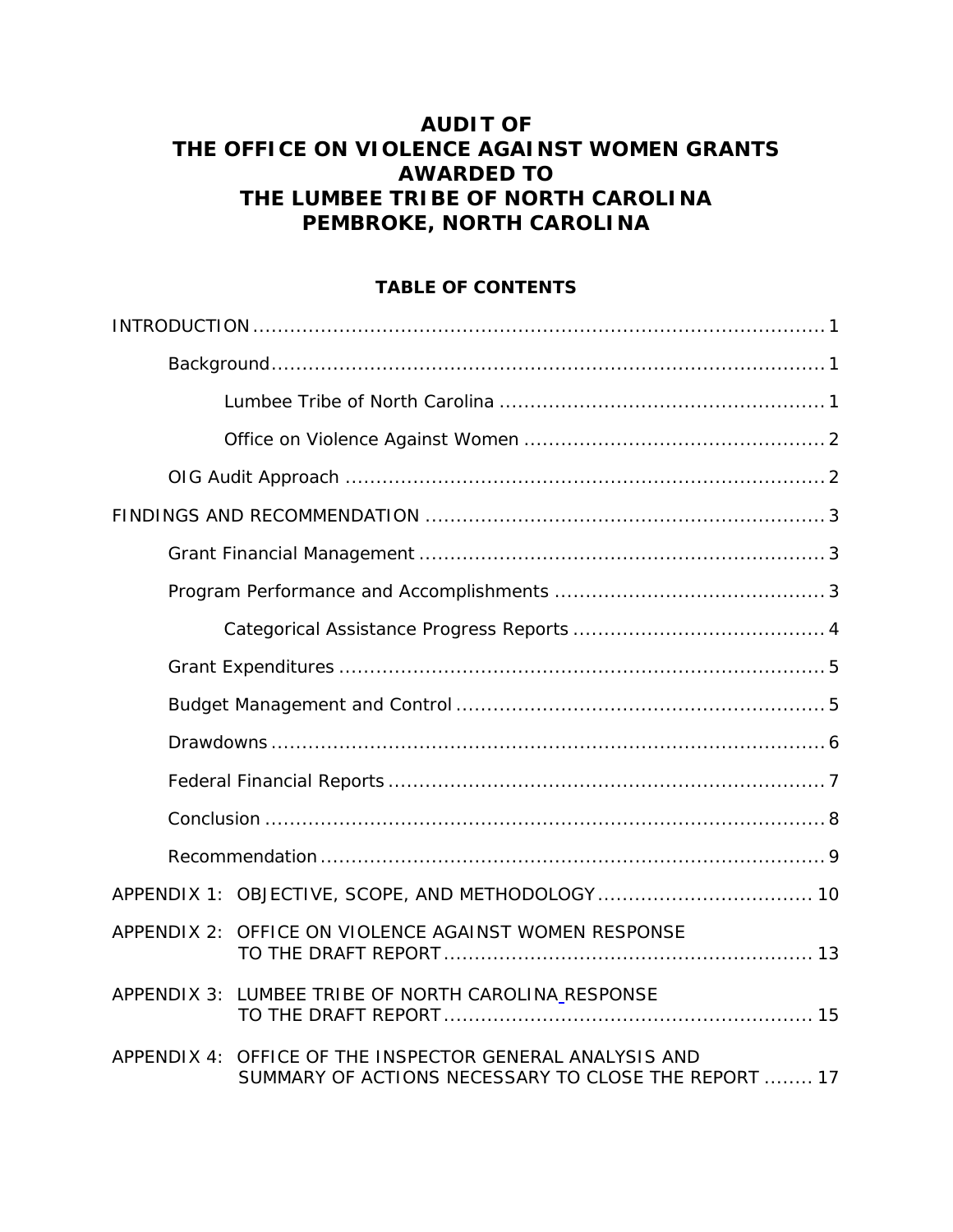# **AUDIT OF THE LUMBEE TRIBE OF NORTH CAROLINA THE OFFICE ON VIOLENCE AGAINST WOMEN GRANTS AWARDED TO PEMBROKE, NORTH CAROLINA**

# **INTRODUCTION**

<span id="page-3-0"></span> completed an audit of grants awarded by the Office on Violence against Women Pembroke, North Carolina. The Lumbee Tribe was awarded three grants totaling \$2,173,926, as shown in Table 1. The U.S. Department of Justice (DOJ) Office of the Inspector General (OIG) (OVW) awarded to the Lumbee Tribe of North Carolina (Lumbee Tribe or Tribe) in

| таріе т                                                     |              |                   |                             |               |
|-------------------------------------------------------------|--------------|-------------------|-----------------------------|---------------|
| <b>Grants Awarded to the Lumbee Tribe of North Carolina</b> |              |                   |                             |               |
|                                                             | <b>AWARD</b> | <b>PROJECT</b>    | <b>PROJECT</b>              | <b>AWARD</b>  |
| <b>AWARD NUMBER</b>                                         | <b>DATE</b>  | <b>START DATE</b> | <b>END DATE<sup>a</sup></b> | <b>AMOUNT</b> |
| 2011-WR-AX-0031                                             | 09/23/2011   | 10/01/2011        | 05/31/2015                  | \$937,289     |
| 2012-WH-AX-0035                                             | 09/19/2012   | 10/01/2012        | 05/31/2016                  | \$299,444     |
| 2014-WR-AX-0022                                             | 08/04/2014   | 10/01/2014        | 09/30/2017                  | $$937,193^b$  |
| Total                                                       |              |                   |                             | \$2,173,926   |

## **Table 1**

<sup>a</sup> The project end date includes all award period extensions.

 $b$  At the time of the audit, there was no activity for Grant Number 2014-WR-AX-0022.

Source: The Office of Justice Programs' Grant Management System

 Source: The Office of Justice Programs' Grant Management System The grants support the safety of rural victims of sexual assault, domestic and related support services. and dating violence, stalking, and support projects uniquely designed to address and prevent crimes in rural areas. The funding also supports programs that provide assistance to victims of sexual assault, domestic and dating violence, and stalking who are in need of transitional housing, short-term housing assistance,

### <span id="page-3-2"></span><span id="page-3-1"></span>**Background**

#### *Lumbee Tribe of North Carolina*

 Pembroke, North Carolina. Pembroke is a town in Robeson County, which is the largest county in North Carolina and comprises 948 square miles. The Lumbee Tribe includes more than one-half of North Carolina's indigenous population of 84,000. The Lumbee Tribe is the largest tribe east of the Mississippi River, and the The Lumbee Tribe office is located about 12 miles west of Lumberton in ninth largest tribal nation in the United States.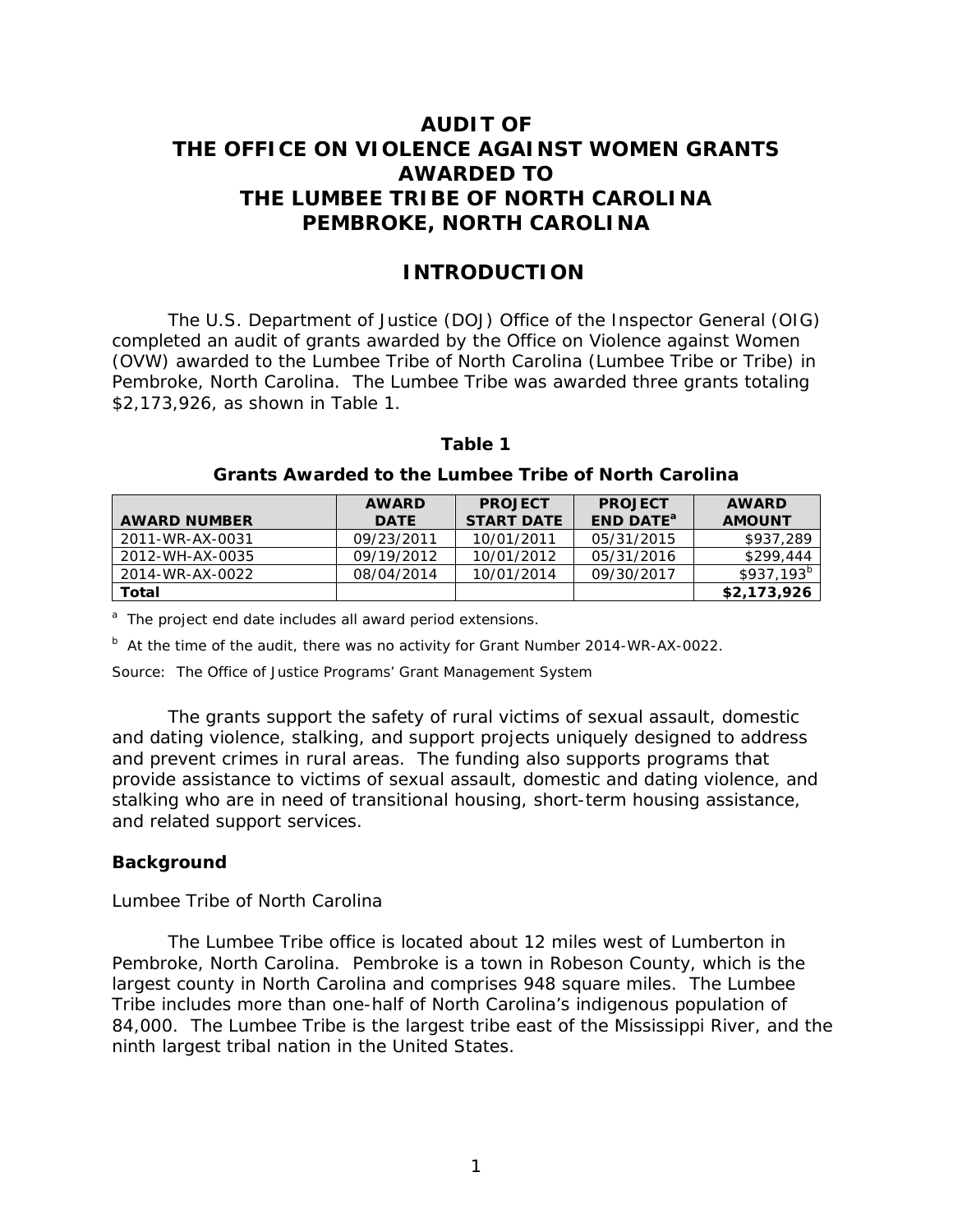#### <span id="page-4-0"></span>*Office on Violence Against Women*

 and Stalking Assistance Program is to implement certain provisions of the Violence directed toward these issues, and provides housing assistance for victims. The mission of the Rural Domestic Violence, Dating Violence, Sexual Assault, Against Women Act, the Violence Against Women Act of 2000, and the Violence Against Women and Department of Justice Reauthorization Act of 2005. The primary purpose of the program is to enhance victim safety in cases of domestic violence, dating violence, sexual assault, and stalking in rural areas by encouraging collaborative partnerships among criminal justice agencies, victim service providers and community organizations to respond to these crimes. In addition, the program supports the provision of services to the victims of such violence, encourages communities to work in coordination to develop education and prevention strategies

#### <span id="page-4-1"></span>**OIG Audit Approach**

 The objective of this audit was to determine whether costs claimed under the grants were allowable, supported, and in accordance with applicable laws, regulations, guidelines, and terms and conditions. To accomplish this objective, we assessed performance in the following areas of grant management: financial management, program performance, expenditures, budget management and control, drawdowns, and federal financial reports.

 conditions of the grants. The criteria we audited against are contained in the Women Financial Guide and the award documents. The results of our analysis We tested compliance with what we consider to be the most important Office of Justice Programs (OJP) Financial Guide or the Office on Violence Against are discussed in detail in the Findings and Recommendation section of this report. Appendix 1 contains additional information on this audit's objective, scope, and methodology.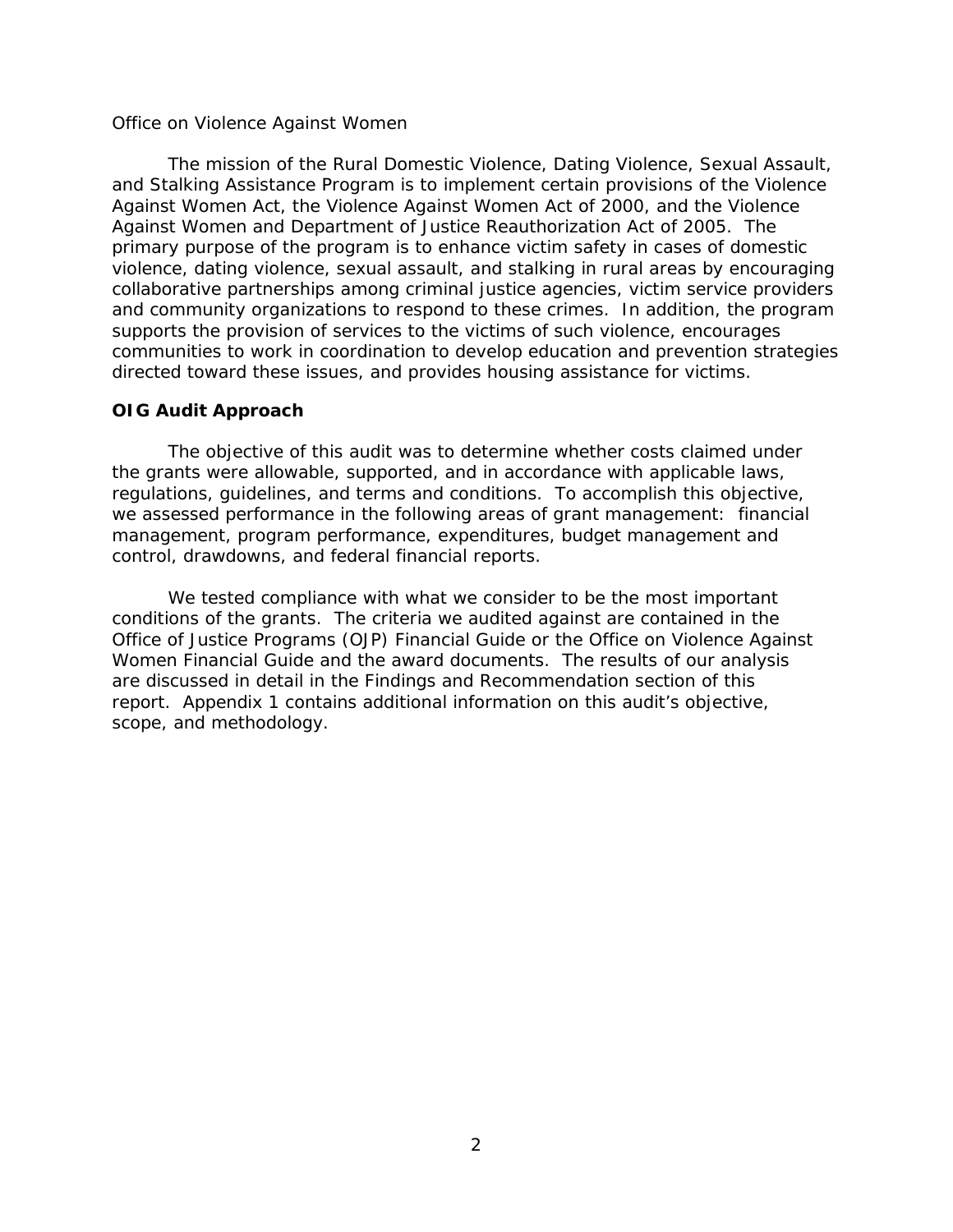# **FINDINGS AND RECOMMENDATION**

<span id="page-5-0"></span> for each quarterly reporting period. Consequently, we make one recommendation to improve the management of DOJ grants. The Lumbee Tribe did not comply with requirements for financial reports. Federal Financial Reports submitted were inaccurate because those reports were not based on the actual accounting expenditures

#### <span id="page-5-1"></span>**Grant Financial Management**

 conditions of the grant based on our review, we did not identify deficiencies with According to the Financial Guide, all grant recipients and subrecipients are required to establish and maintain adequate accounting systems and financial records and to accurately account for funds awarded to them. We reviewed the Single Audit Report for 2013 to identify any control weaknesses and significant non-compliance issues related to the Lumbee Tribe. We also conducted interviews with financial staff, examined policy and procedures, and inspected grant documents to determine whether the Tribe's financial management processes adequately safeguard grant funds and ensure compliance with the terms and the Lumbee Tribe's financial management processes for safeguarding grant funds.

### <span id="page-5-2"></span>**Program Performance and Accomplishments**

Award goals and accomplishments should be based on measurable outcomes. The *Government Performance and Results Act* (GPRA) of 1993 and the *GPRA Modernization Act of 2010* provide a framework for setting goals, measuring progress, and using data to improve performance. To measure progress, award recipients should establish a baseline measure and a system for collecting and analyzing data needed to measure progress.

 support to show it accomplished all of the grant objectives. To identify specific objectives for the grants covered in our audit, we reviewed grant applications submitted by the Lumbee Tribe for Grant Numbers 2011-WR-AX-0031 and 2012-WH-AX-0035. We identified a total of 13 objectives for the 2 grants and compared each of the objectives to the supporting documentation provided by the grantee. As noted in Table 2, the Lumbee Tribe had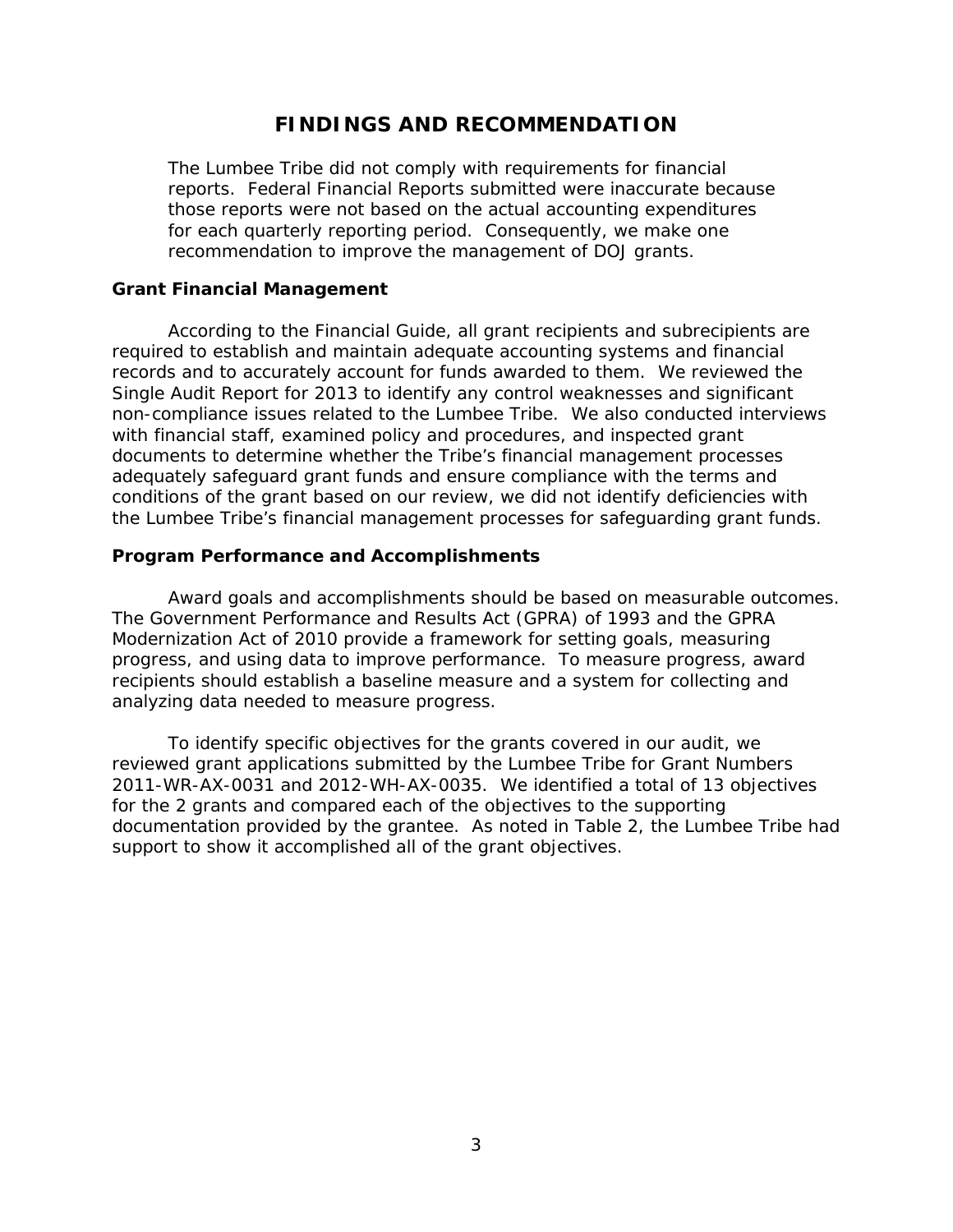# **Table 2**

| Count             | Grant<br><b>Number</b> | <b>Objectives</b>                                                                                                                                                            | <b>Accomplishment</b><br><b>Supported by</b><br><b>Documentation</b> |
|-------------------|------------------------|------------------------------------------------------------------------------------------------------------------------------------------------------------------------------|----------------------------------------------------------------------|
| $\mathbf{1}$      | 2011-WR-               | Cultivate balanced, independent lives through<br>culturally specific program services.                                                                                       | Yes                                                                  |
| $\overline{2}$    |                        | Increase the number of American Indian women<br>and children survivors.                                                                                                      | Yes                                                                  |
| 3                 |                        | To creatively promote program visibility in efforts<br>to reach victims that may reside in the most<br>remote areas of Robeson County.                                       | Yes                                                                  |
| 4                 |                        | To address barriers to accessibility of program<br>services.                                                                                                                 | Yes                                                                  |
| $\overline{5}$    | AX-0031                | Provide a safe haven for victims.                                                                                                                                            | Yes                                                                  |
| 6                 |                        | Provide advocacy for victims of domestic violence,<br>dating violence, sexual assault and stalking.                                                                          | Yes                                                                  |
| 7                 |                        | Expand and increase victim's services to American<br>Indian women and children that are victims of<br>domestic violence, dating violence, sexual assault<br>and/or stalking. | Yes                                                                  |
| 8                 |                        | Reduce the occurrences of domestic violence,<br>dating violence, sexual assault, and stalking<br>through awareness and preventive services.                                  | Yes                                                                  |
| Count             | Grant<br><b>Number</b> | <b>Objectives</b>                                                                                                                                                            | <b>Accomplishment</b><br><b>Supported by</b><br><b>Documentation</b> |
| 9                 | 2012-WH-<br>AX-0035    | Cultivate balanced, independent lives through<br>culturally specific program services.                                                                                       | Yes                                                                  |
| 10                |                        | Increase transitional housing/safe havens for<br>victims.                                                                                                                    | Yes                                                                  |
| 11                |                        | Expand and increase victim(s) supportive services.                                                                                                                           | Yes                                                                  |
| $12 \overline{ }$ |                        | Increase the number of American Indian women<br>and children survivors.                                                                                                      | Yes                                                                  |
| 13                |                        | Increase the number of American Indian women<br>and children survivors acquiring permanent<br>housing.                                                                       | Yes                                                                  |

# **Objectives for Lumbee Tribe of North Carolina Grants**

Source: OIG analysis of Lumbee's records

# Categorical Assistance Progress Reports

According to the Financial Guide, progress reports are prepared twice a year and are used to describe performance of activities or the accomplishment of objectives as set forth in the award application. Progress reports must be submitted within 30 days of the end of the reporting periods, which are June 30 and December 31. To determine whether the progress reports submitted by the Lumbee Tribe accurately reflected the activity of the grant, we tested the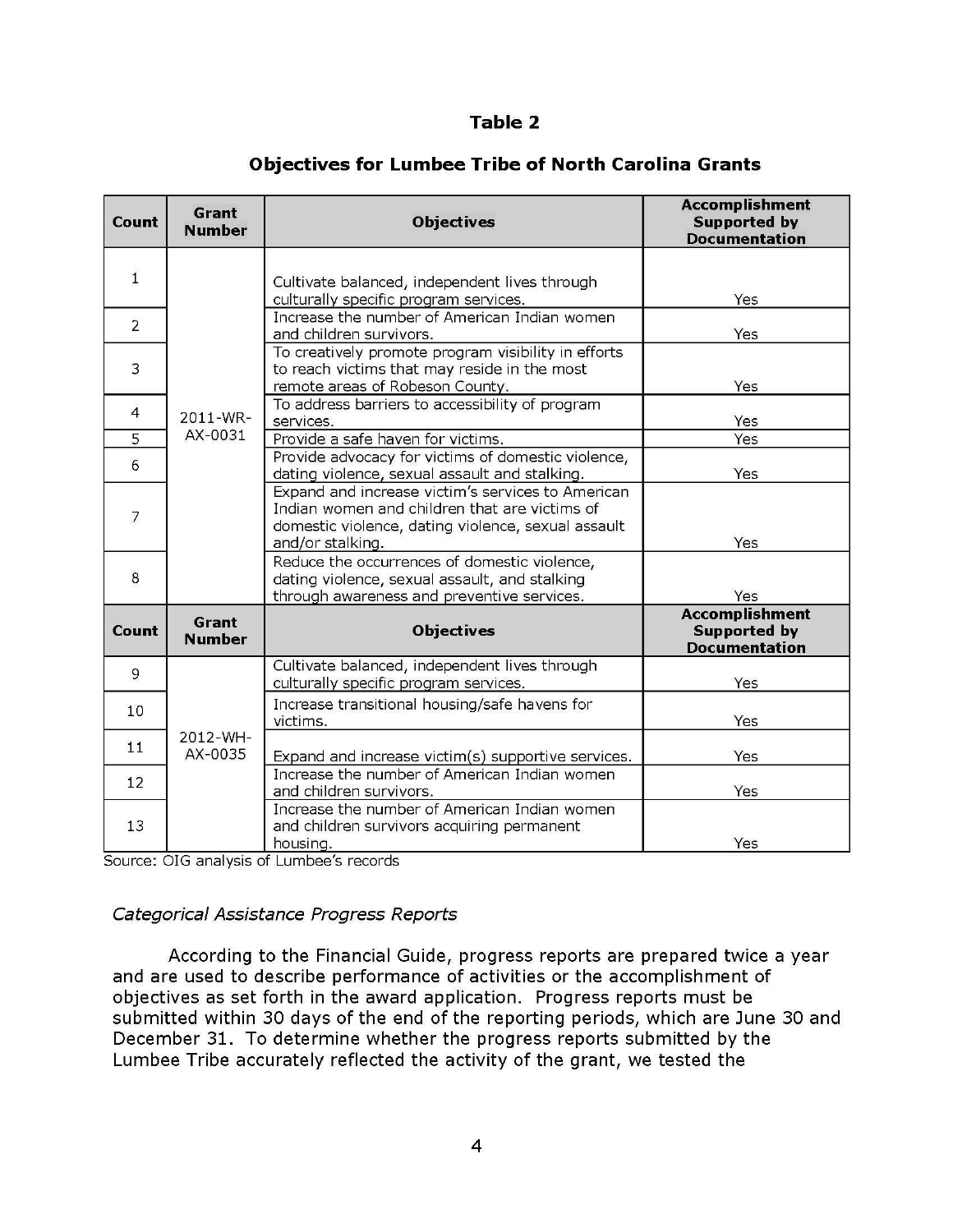13 grant-funded activities described in progress reports for the periods ending 13 grant-funded activities described in progress reports for the periods ending<br>June 30, 2014, and December 31, 2014. These were the most recent reports filed at the time of our audit work.

 comparing all of the program accomplishments described in the reports for each We also tested the progress reports for completeness and accuracy by grant to the grant application and supporting documentation maintained by the Lumbee Tribe. We determined that the Lumbee Tribe's progress reports were complete and accurate. The Lumbee Tribe reported actual accomplishments in accordance with the program goals and objectives outlined in the grant application.

### <span id="page-7-0"></span>**Grant Expenditures**

According to the Financial Guide*,* allowable costs are those identified in Office of Management and Budget Circulars and the award program's authorizing legislation. In addition, costs must be reasonable, allocable, and necessary to the project, and comply with funding statute requirements. We reviewed the Lumbee Tribe's grant expenditures to determine if the expenditures were allowable, properly approved, accurately recorded in the accounting records, supported by appropriate documentation, and properly charged.

 Lumbee Tribe did not have a match requirement. We tested \$160,880 (13 percent) of the \$1,236,733 in combined awards. We reviewed accounting records and material errors in the expenditures tested. We identified two transactions valued at a total of \$142 that were improperly charged to Grant Number 2011-WR-AX-0031. The Lumbee Tribe received budget approval for costs related to personnel, travel, equipment, supplies, contractual, and other direct cost expenditures. The performed verification testing related to the grant expenditures. We found no For one \$94 transaction the cost recorded was not fully supported by the invoice. A payroll expenditure included a transaction for 3 hours of overtime valued at \$48, but the overtime was not an approved budget item. Because of the minimal value of these costs, we do not question the expenditures and make no recommendation.

#### <span id="page-7-1"></span>**Budget Management and Control**

 and maintaining an adequate system of accounting and internal controls, which control, measurement, and evaluation of direct and indirect costs. Grantees are According to the Financial Guide*,* the recipient is responsible for establishing includes presenting and classifying projected historical cost of the grant as required for budgetary and evaluation purposes, and providing financial data for planning, required to submit a Grant Adjustment Notice if: the proposed cumulative change to the approved budget is greater than 10 percent of the total award amount, there is any dollar increase or decrease to the indirect cost category of an approved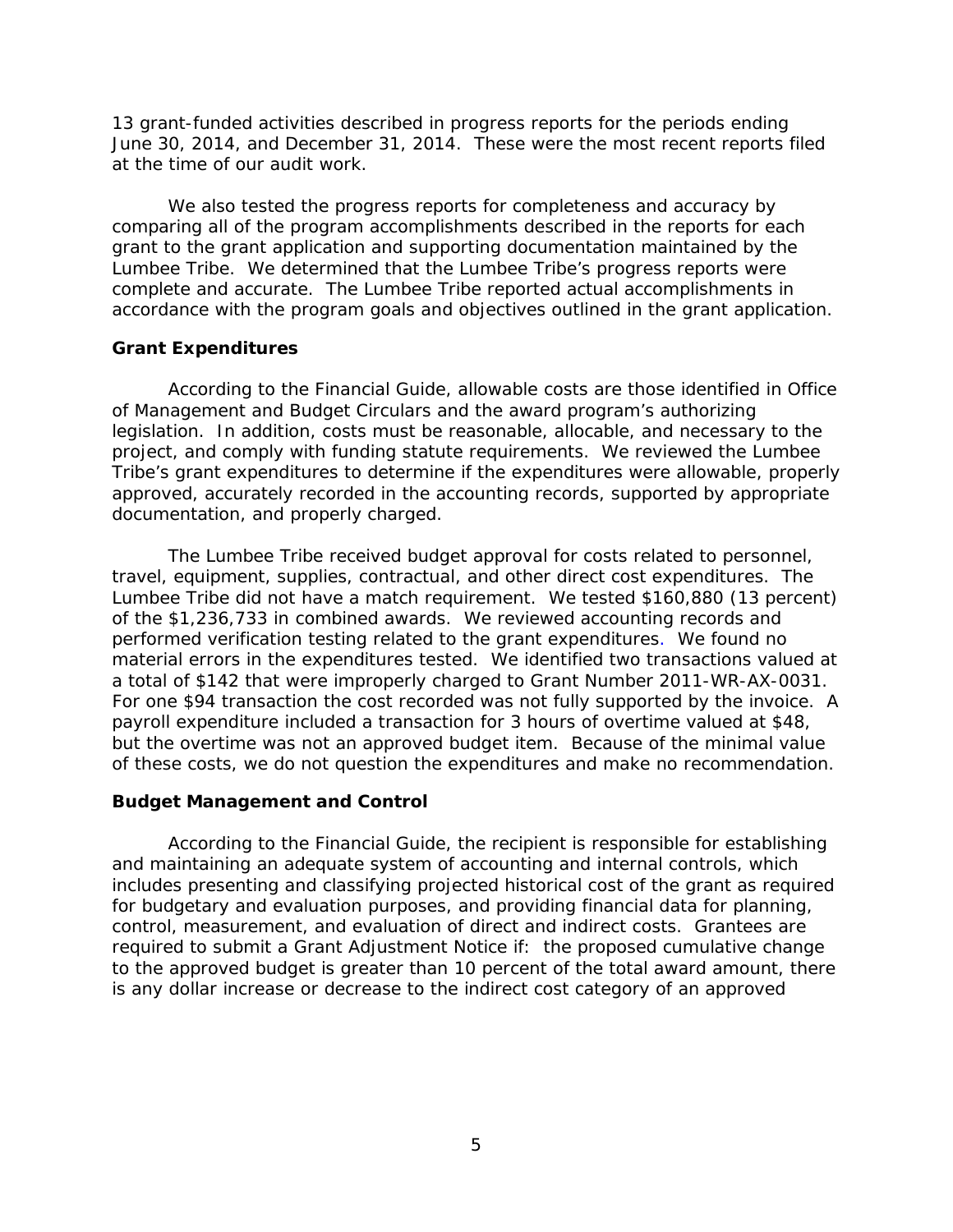budget, there were expenses incurred in a cost category not included in the original budget, or there is a change in the project scope.<sup>1</sup>

 that the Lumbee Tribe had properly managed its awards budgets. To ensure the Lumbee Tribe complied with the Financial Guide requirements, we reviewed the budgets submitted for the OVW awards and compared grant expenditures to the approved budgets. Upon completion of analyses in the areas of personnel, travel, equipment, supplies, contracts, and other costs we concluded

### <span id="page-8-0"></span>**Drawdowns**

1

 immediate disbursement or reimbursement need. Drawdown requests should be According to the Financial Guide*,* funds should be requested based upon timed to ensure that federal cash on hand is the minimum needed for disbursements or reimbursements to be made immediately or within 10 days.

 requests are recorded in the accounting records and a check/voucher register or The Lumbee Tribe Finance Director told us that drawdowns are requested in advance for award expenses. Once all approved, purchase orders and check payroll register is generated for review and approval by the Finance Director. These reports become the basis for the drawdown. As of March 2015, the Lumbee Tribe had drawn down for both grants a total of \$928,192 as shown in the table below.

### **Table 3**

| <b>GRANT NUMBER</b> | <b>DRAWDOWN</b><br><b>DATE</b> | <b>TOTAL</b><br><b>DRAWDOWN</b> |
|---------------------|--------------------------------|---------------------------------|
| 2011-WR-AX-0031     | 03/12/2015                     | \$825,837                       |
| 2012-WH-AX-0035     | 02/23/2015                     | \$102.355                       |
| Total               |                                | \$928,192                       |

#### **Summary of Lumbee Tribe Drawdowns**

Source: OJP's Accounting Module

We compared eight drawdowns totaling \$49,770 to the Lumbee Tribe's accounting records and found that each drawdown matched the accounting records.

We found that for Grant Number 2011-WR-AX-0031 drawdown numbers 44 and 45 exceeded the allowed 10 days for the immediate disbursement of funds, as shown below.

<span id="page-8-1"></span> $1$  A Grant Adjustment Notice is a request to make a programmatic, administrative, or financial change to a grant. A Grant Adjustment Notice may be submitted by the recipient, grant manager, or automatically generated by the Grant Management System.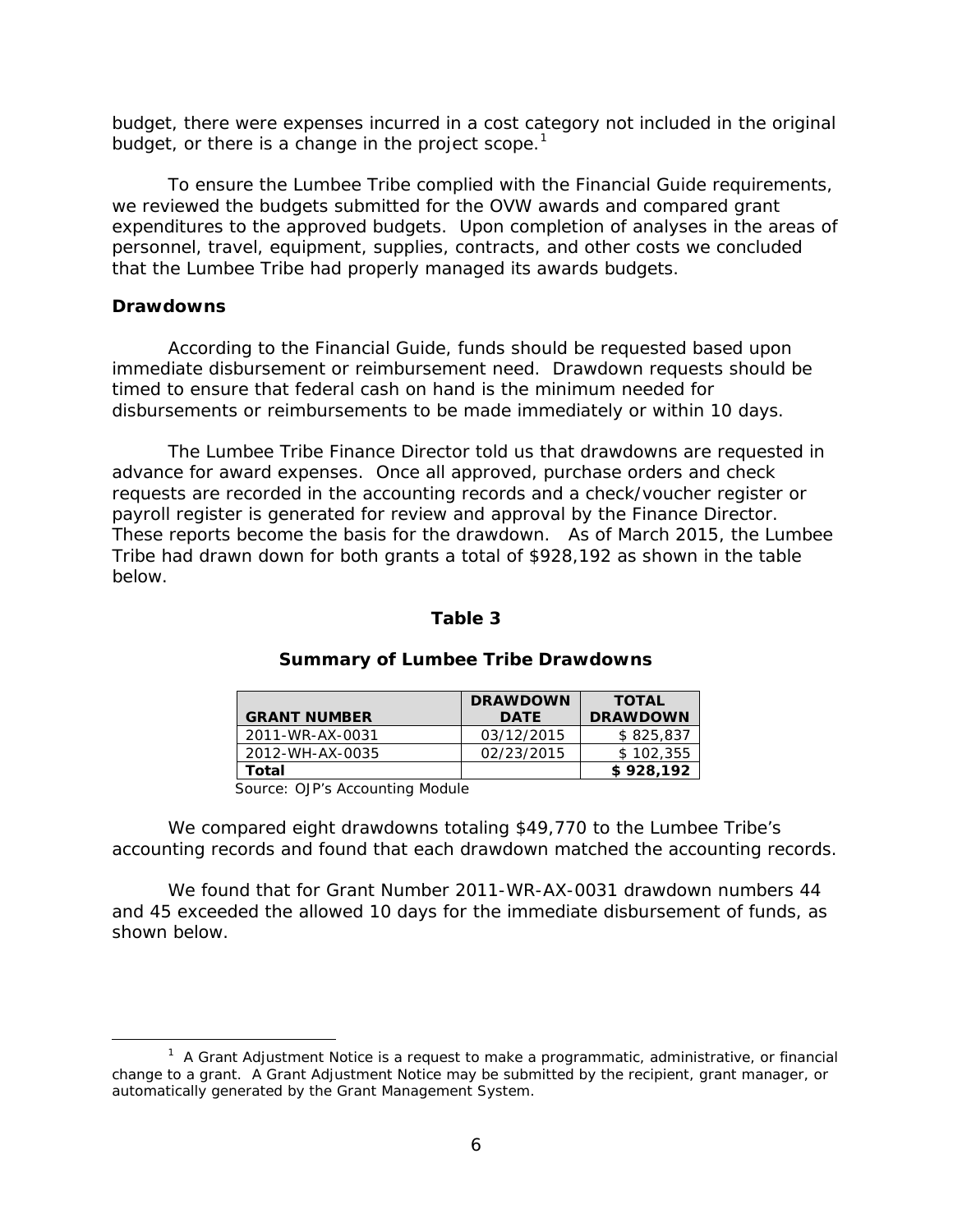- a. Drawdown Number 44: 28 expenditures with a total value of \$10,456 were disbursed between 12 and 46 days after the allowed 10 days for the immediate disbursement of funds drawn down.
- b. Drawdown Number 45: 58 expenditures with a total value of \$25,774 were disbursed between 1 and 30 days after the allowed 10 days for the immediate disbursement of funds drawn down.

 We discussed with Lumbee Tribe officials the reasons for the expenditure of Finance Director, on September 30, 2013, the Tribe received an e-mail from OVW government shutdown that could restrict access to such funds. The Finance be made immediately or within 10 days. The Finance Director told us that as a result of the above notice, the Tribe implemented corrective action in which: annual review of financial procedures. We requested, and the Finance Director grant funds more than 10 days after the funds were drawn. According to the regarding a potential government shutdown and how it would affect grantees, specifically with regard to drawing down funds and submitting financial reports. Based on the e-mail, the Tribe drew down excess grant funds in anticipation of a Director told us the Tribe did not take into consideration the need to ensure that federal cash on hand is the minimum needed for disbursements/reimbursements to (1) all staff have been trained on the 2013 OVW Financial Grant Management Guide; (2) the staff reviewed the Frequently Asked Questions; and (3) a semiprovided, documentation supporting that these corrective actions have been implemented. Consequently, we make no recommendation.

#### <span id="page-9-0"></span>**Federal Financial Reports**

 financial report. Recipients must report expenditures online using the Federal Financial Report (FFR) no later than 30 days after the end of each calendar quarter. 2014 through March 31, 2015. We compared the FFRs to the expenditures in the According to the Financial Guide*,* recipients must report the actual expenditures and unliquidated obligations incurred for the reporting period on each To determine whether the FFRs submitted by the Lumbee Tribe accurately reflected grant expenditures, for each grant we tested the four FFRs submitted for April 1, accounting records.

 February 8, 2016. The inaccurate FFRs do not provide the necessary information to requirements. The inaccurate FFRs also do not show the correct amount of grant We found that the FFRs did not match the Lumbee Tribe's accounting records for both of the grants. We discussed this condition with the Finance Director who told us that the Tribe will develop procedures to ensure accurate preparation of financial reports. However, no such procedures had been provided to us as of the DOJ agency reviewing the grant activity to ensure compliance with grant expenditures making it difficult to determine if the Lumbee Tribe properly supported its grant transactions through the grant period.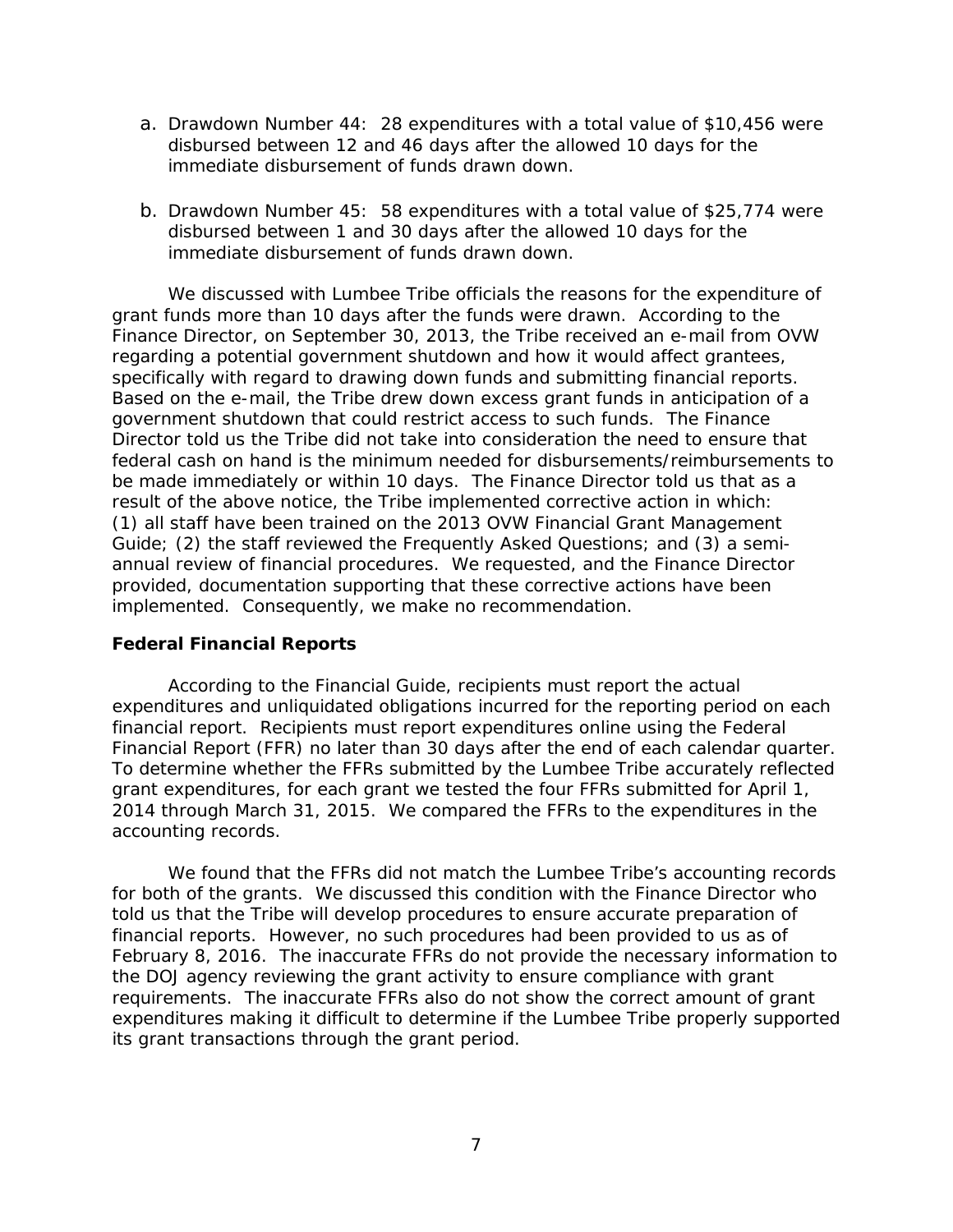We recommend that the Lumbee Tribe provide accurate financial reporting the expenditures in the accounting records. for the expenditure of grant funds by ensuring that expenditures in the FFRs match

#### **Table 4**

| <b>Period Ending</b> | <b>Expenditures</b><br><b>Per FFR</b> | <b>Expenditures Per</b><br>Lumbee's<br>Accounting<br><b>Records</b> | <b>Difference</b> |
|----------------------|---------------------------------------|---------------------------------------------------------------------|-------------------|
| 06/30/2014           | \$75,278                              | \$64,535                                                            | $$-10,743$        |
| 09/30/2014           | 60,460                                | 83,193                                                              | 22,733            |
| 12/31/2014           | 81.699                                | 84,313                                                              | 2,614             |
| 03/31/2015           |                                       | 104,380                                                             | 104,380           |
| Total                |                                       |                                                                     | \$118,984         |

#### **Grant Number 2011-WR-AX-0031**

Source: OIG analysis of Lumbee's award records

### **Table 5**

| <b>Period Ending</b> | <b>Expenditures</b><br><b>Per FFR</b> | <b>Expenditures Per</b><br>Lumbee's<br>Accounting<br><b>Records</b> | <b>Difference</b> |
|----------------------|---------------------------------------|---------------------------------------------------------------------|-------------------|
| 06/30/2014           | \$10,409                              | \$13,937                                                            | \$3,528           |
| 09/30/2014           | 8,292                                 | 5,477                                                               | $-2,814$          |
| 12/31/2014           | 16,129                                | 20,100                                                              | 3,971             |
| 03/31/2015           |                                       | 50,546                                                              | 50,546            |
| <b>Total</b>         |                                       |                                                                     | \$55,231          |

#### **Grant Number 2012-WH-AX-0035**

Source: OIG analysis of Lumbee's award records

#### <span id="page-10-0"></span>**Conclusion**

 The objective of this audit was to determine whether costs claimed under the grants were allowable, supported, and in accordance with applicable laws, regulations, guidelines, and terms and conditions. We examined the Lumbee financial management procedures. We found that the Lumbee Tribe did not comply with essential award conditions related to Federal Financial Reports. The audit determined that the Lumbee Tribe inaccurately reported expenditures for both grants. We made one recommendation that Lumbee Tribe accurately report Tribe's accounting records, budget documents, financial and progress reports, and expenditures so that their financial reports and accounting records match.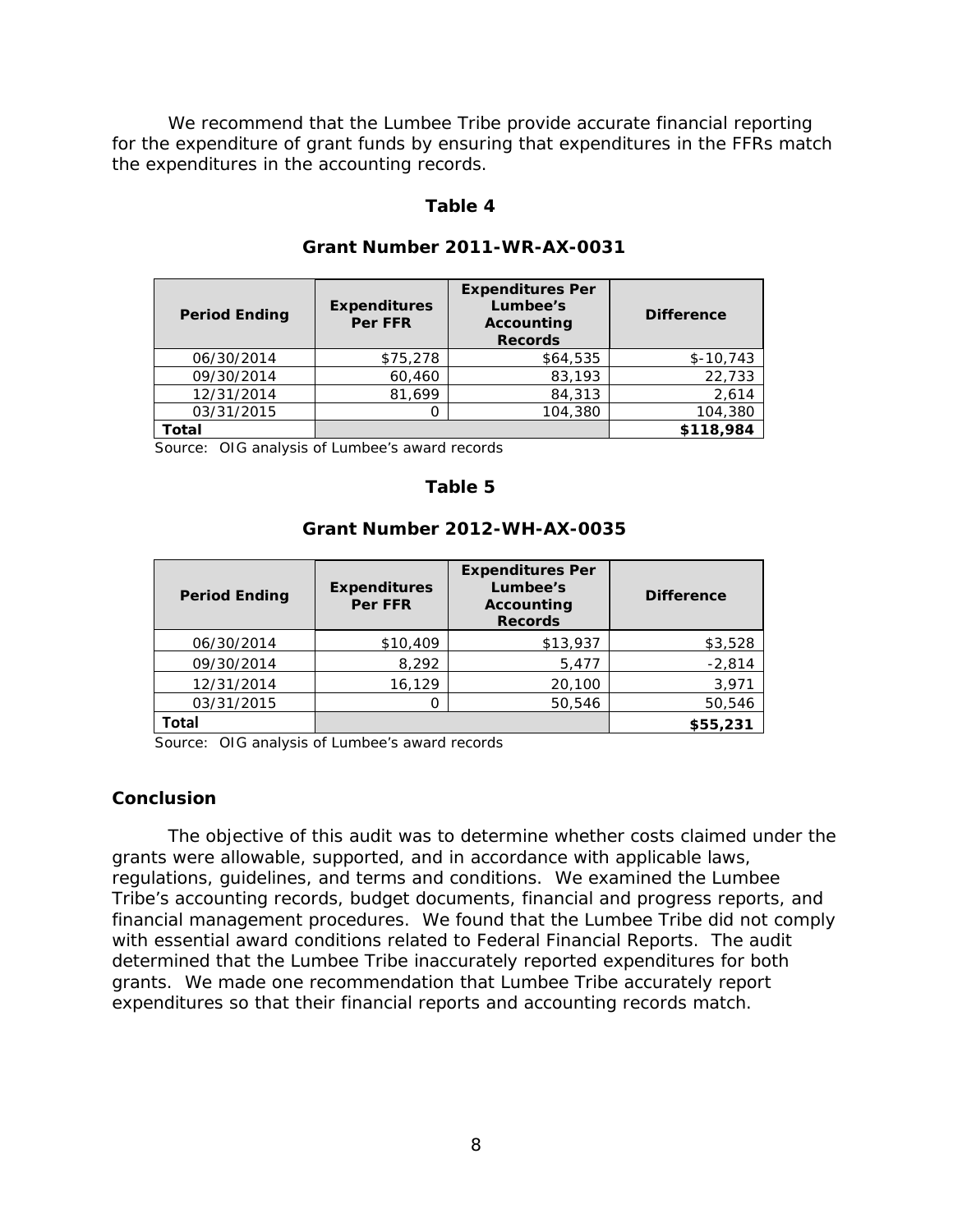## <span id="page-11-0"></span>**Recommendation**

We recommend that OVW:

1. Ensure that the Lumbee Tribe provides accurate financial reporting for the expenditure of grant funds by ensuring that expenditures in the FFRs match the expenditures in the accounting records.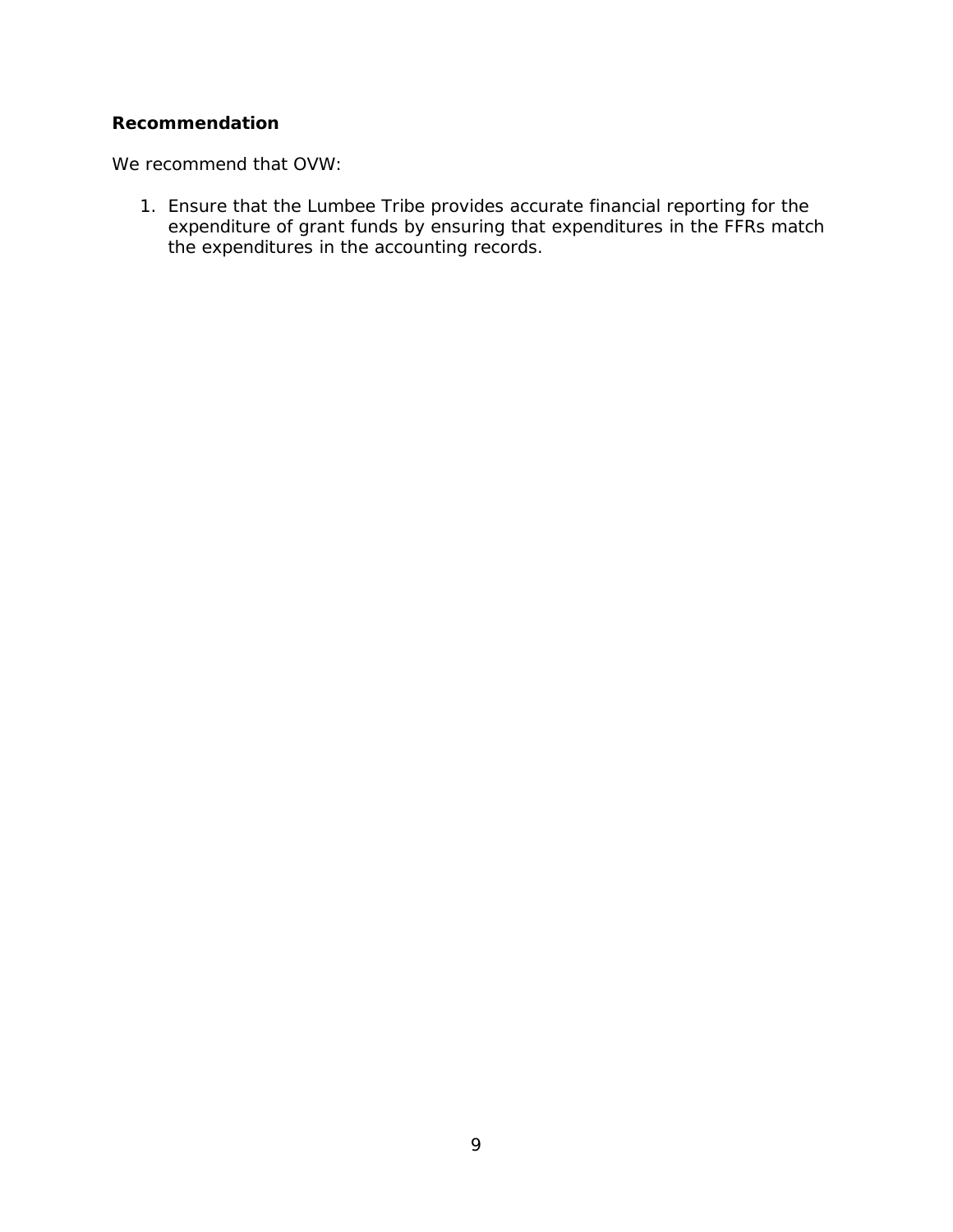# **APPENDIX 1**

# **OBJECTIVE, SCOPE, AND METHODOLOGY**

<span id="page-12-0"></span> The objective of this audit was to determine whether costs claimed under the grants were allowable, supported, and in accordance with applicable laws, regulations, guidelines, and terms and conditions. To accomplish this objective, we assessed performance in the following areas of grant management: financial control, drawdowns, and federal financial reports. management, program performance, expenditures, budget management and

We conducted this performance audit in accordance with generally accepted government auditing standards. Those standards require that we plan and perform the audit to obtain sufficient, appropriate evidence to provide a reasonable basis for our findings and conclusions based on our audit objectives. We believe that the evidence obtained provides a reasonable basis for our findings and conclusions based on our audit objectives.

2011-WR-AX-0031 and Transitional Housing Assistance Grant Number 2011-WR-AX-0031 and Transitional Housing Assistance Grant Number<br>2012-WH-AX-0035. No funds had been drawn down for Transitional Housing Assistance Grant Number 2014-WR-AX-0022 at the time of our review. Our audit Lumbee Tribe also submitted drawdown requests and received the last payment on July 24, 2015. The Lumbee Tribe had a remaining balance of \$12,129, which was Notice 28, issued on August 30, 2015, placed a hold on the remaining funds of \$12,129 because the submitted closeout package is under review. This was an audit of the Office on Violence Against Women grants awarded to the Lumbee Tribe of North Carolina. We audited Rural Assistance Grant Number concentrated on, but was not limited to, September 23, 2011 through April 1, 2015, which includes the award periods for Grant Numbers 2011-WR-AX-0031 and 2012-WH-AX-0035. Grant 2011-WR-AX-0031 closed on August 30, 2015. The reported on the final FFR 15, submitted on August 28, 2015. Grant Adjustment

 be the most important conditions of the Lumbee Tribe's activities related to the audited grants. The criteria we audit against are contained in the OJP Financial Guide or the OVW Financial Guide and the award documents. In conducting our To accomplish our objective, we tested compliance with what we consider to audit, we tested the following:

 • **Grant Financial Management.** To determine whether the Lumbee Tribe's financial management procedures adequately safeguard grant funds and ensure compliance with grant conditions, we also conducted interviews with financial staff, examined policy and procedures, and inspected grant documents to determine whether the Tribe's grant financial management processes adequately safeguard grant funds and ensure compliance with the terms and conditions of the grant. We reviewed the Single Audit Report for 2013 to identify control weaknesses and significant non-compliance issues related to the Tribe.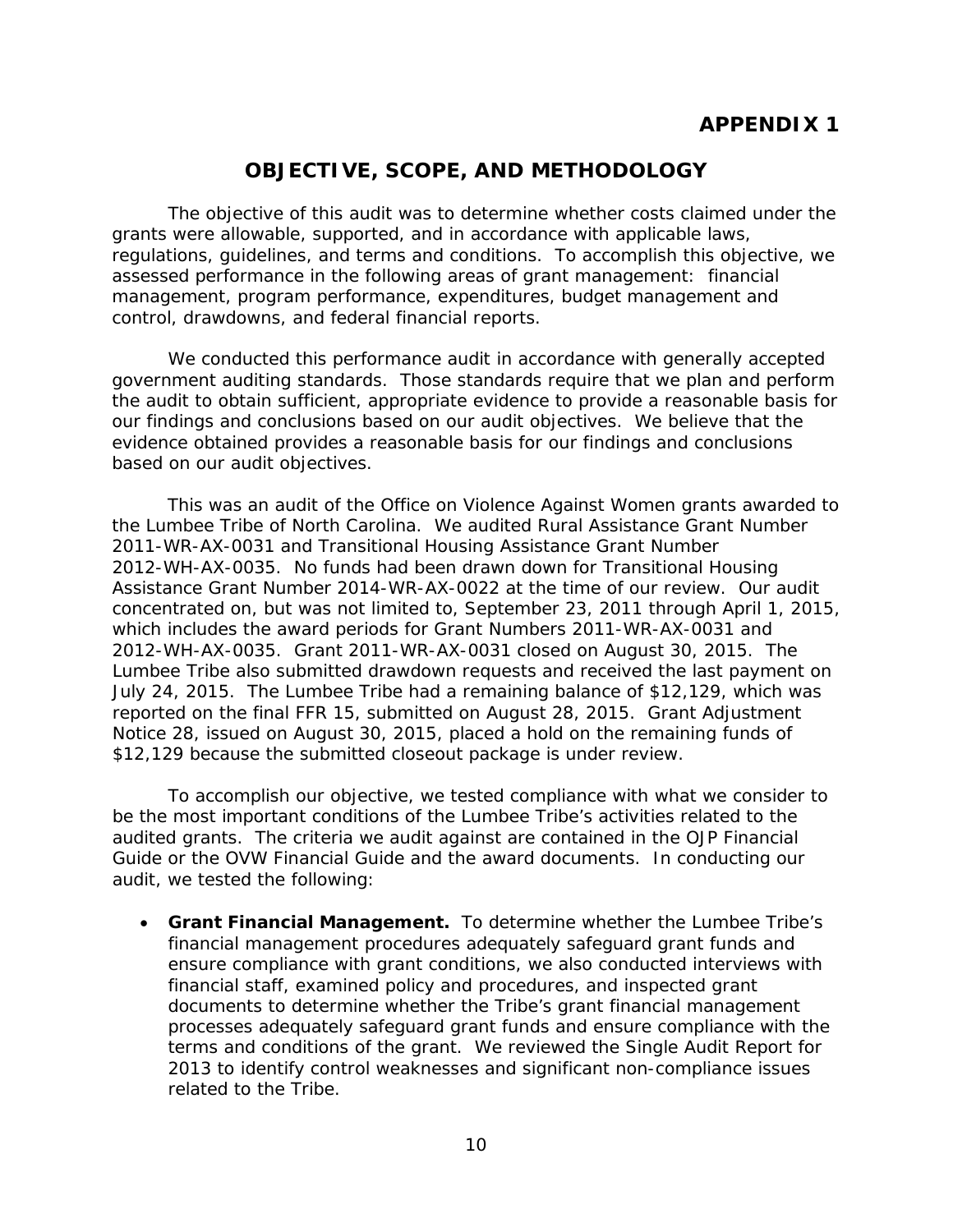to the management of DOJ funds selected for this audit. We did not test the reliability of the financial management system as a whole. We reviewed management and control, drawdowns, and federal financial reports. The Our review of the Lumbee Tribe's financial management system was specific grant-related procedures in place for grant expenditures, budget internal control deficiencies that are significant within the context of our objectives are addressed in our report and recommendations.

 • **Program Performance and Accomplishments.** To determine if the Lumbee Tribe met or can meet the grants' objectives and whether the Tribe collected the data and developed the performance measures necessary to assess the accomplishment of its objectives for Grant Numbers 2011-WR-AX-0331 and 2012-WH-AX-0035, we reviewed the Tribe's progress reports to determine if they were meeting the goals established in the grant applications.

 activity by testing the accomplishments described in the last two Categorical Assistance Progress Reports. We also performed limited testing of the last Categorical Assistance Progress Reports for both grants to ensure the reports accurately reflected award

- **Grant Expenditures.** To determine the accuracy, support, and allowability respect to the applicable laws, regulations, guidelines, and terms and records for Grant Numbers 2011-WR-AX-0031 and 2012-WH-AX-0035. The accounting records included expenditures related to personnel, travel, equipment, supplies, contractual, and other direct cost expenditures. of expenditures that the Lumbee Tribe allocated or charged to the grant with conditions of the grant, we reviewed source documentation for a judgmentally selected sample of 119 transactions listed in the accounting
- **Budget Management and Control.** To ensure the Lumbee Tribe was in compliance with the Financial Guide requirements, we reviewed the budgets to the approved budgets. submitted for the OVW grants and compared the Tribe's grants expenditures
- **Drawdowns.** To assess whether the Lumbee Tribe adequately supported grant drawdowns and managed grant receipts in accordance with federal requirements, we compared the total amount reimbursed to the total expenditures in the accounting records.
- • **Federal Financial Reporting.** To determine whether the FFRs submitted by the Lumbee Tribe accurately reflected the activity of the grant; we performed limited testing of the last four FFRs submitted. We compared FFRs to the expenditures in the accounting records.

In conducting our audit, we performed sample-based audit testing for grant expenditures and drawdowns. In this effort, we employed a judgmental sampling design to obtain broad exposure to numerous facets of the grants reviewed, such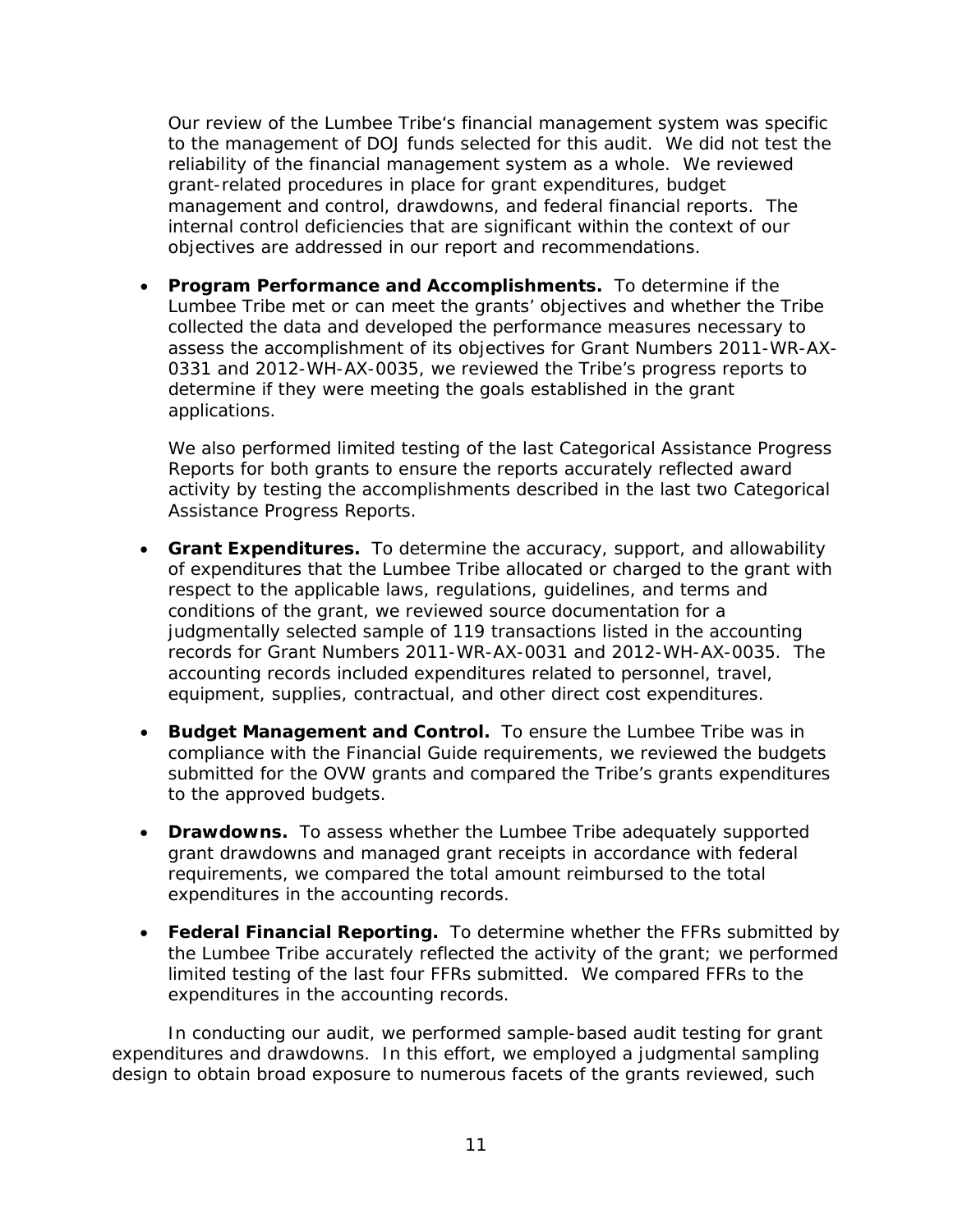as dollar amounts or risk of loss. This non-statistical sample design did not allow projection of the test results to the universe from which the samples were selected.

 During our audit, we obtained information from OJP's Grant Management reliability of those systems as a whole; therefore, any findings identified involving System as well as the Lumbee Tribe's accounting system. We did not test the information from those systems was verified with documentation from other sources.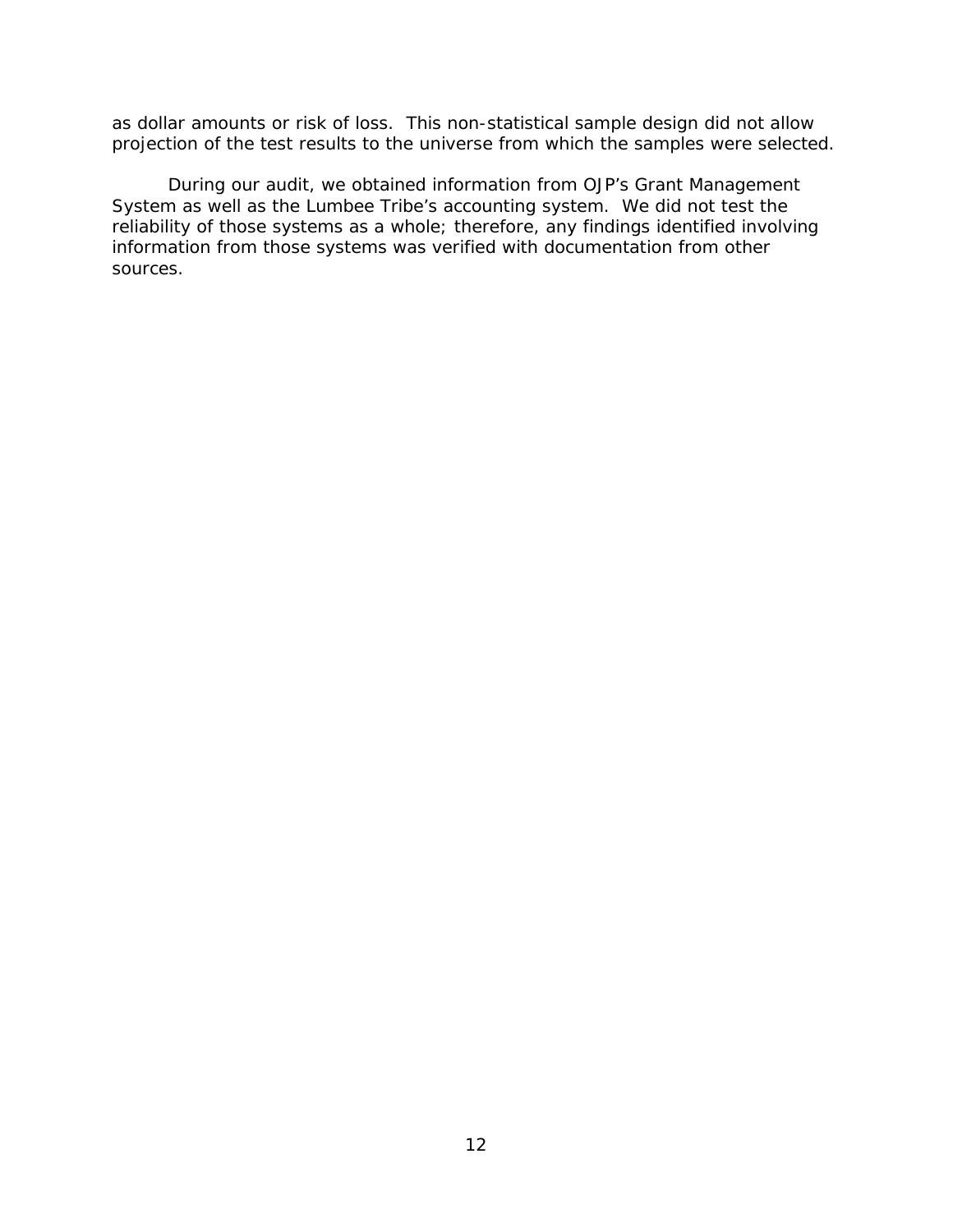## **APPENDIX 2**

# **OFFICE ON VIOLENCE AGAINST WOMEN RESPONSE TO THE DRAFT REPORT**



U.S. Department of Justice

Office on Violence Against Women

Washington, DC 20530

March 22, 2016

#### MEMORANDUM

| TO:             | Ferris B. Polk                                                                                                             |
|-----------------|----------------------------------------------------------------------------------------------------------------------------|
|                 | Regional Audit Manager                                                                                                     |
|                 | Atlanta Regional Audit Office                                                                                              |
| FROM:           | Bea Hanson                                                                                                                 |
|                 | Principal Deputy Director                                                                                                  |
|                 | Office on Violence Against Women                                                                                           |
|                 | Rodney Samuels                                                                                                             |
|                 | <b>Audit Liaison/Staff Accountant</b>                                                                                      |
|                 | Office on Violence Against Women                                                                                           |
| <b>SUBJECT:</b> | Audit Report - Audit of the Office of Justice Programs and Office<br>on Violence Against Women (OVW) Grants Awarded to the |
|                 | Lumbee Tribe of North Carolina, Pembroke, North Carolina                                                                   |

This memorandum is in response to your correspondence dated February 19, 2016 transmitting the above draft audit report for the Lumbee Tribe of North Carolina. We consider the subject report resolved and request written acceptance of this action from your office.

The report contains 1 recommendation and OVW is committed to working with the grantee to address and bring the recommendation to a close as quickly as possible. The following is our analysis of the audit recommendations.

#### 1. Ensure that the Lumbee Tribe provides accurate financial reporting for the expenditure of grant funds by ensuring that expenditures in the FFRs match the expenditures in the accounting records.

OVW does agree with the recommendation. We will coordinate with the grantee to ensure provides accurate financial reporting for the expenditure of grant funds by ensuring that expenditures in the FFRs match the expenditures in the accounting records.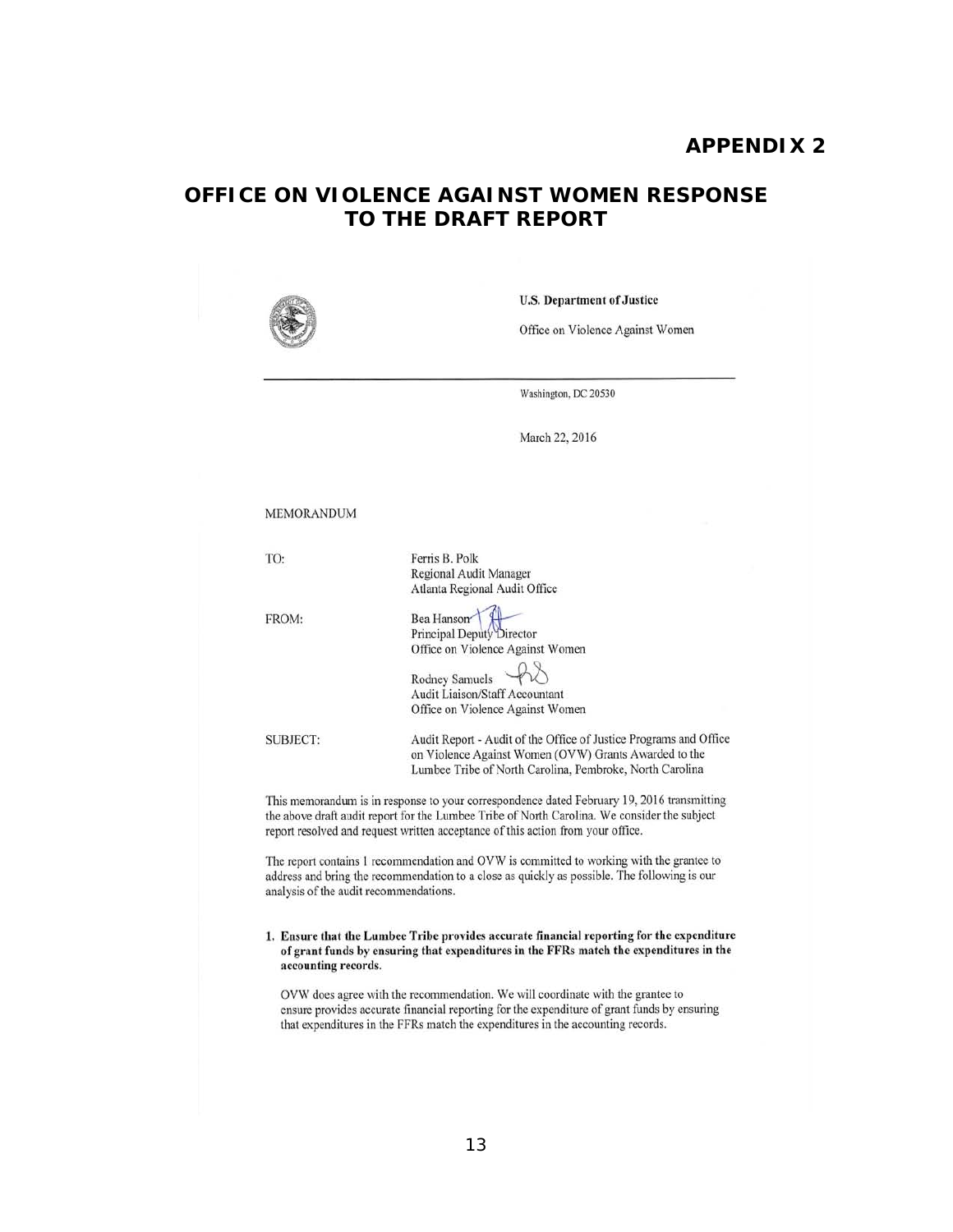We appreciate the opportunity to review and comment on the draft report. If you have any questions or require additional information, please contact Rodney Samuels of my staff at (202) 514-9820.

ce Donna Simmons Associate Director, Grants Financial Management Division Office on Violence Against Women (OVW)

Louise M. Duhamel, Ph.D. Acting Assistant Director Audit Liaison Group Justice Management Division

 $\overline{\Sigma}$ 

Darla Sims Program Manager Office on Violence Against Women (OVW)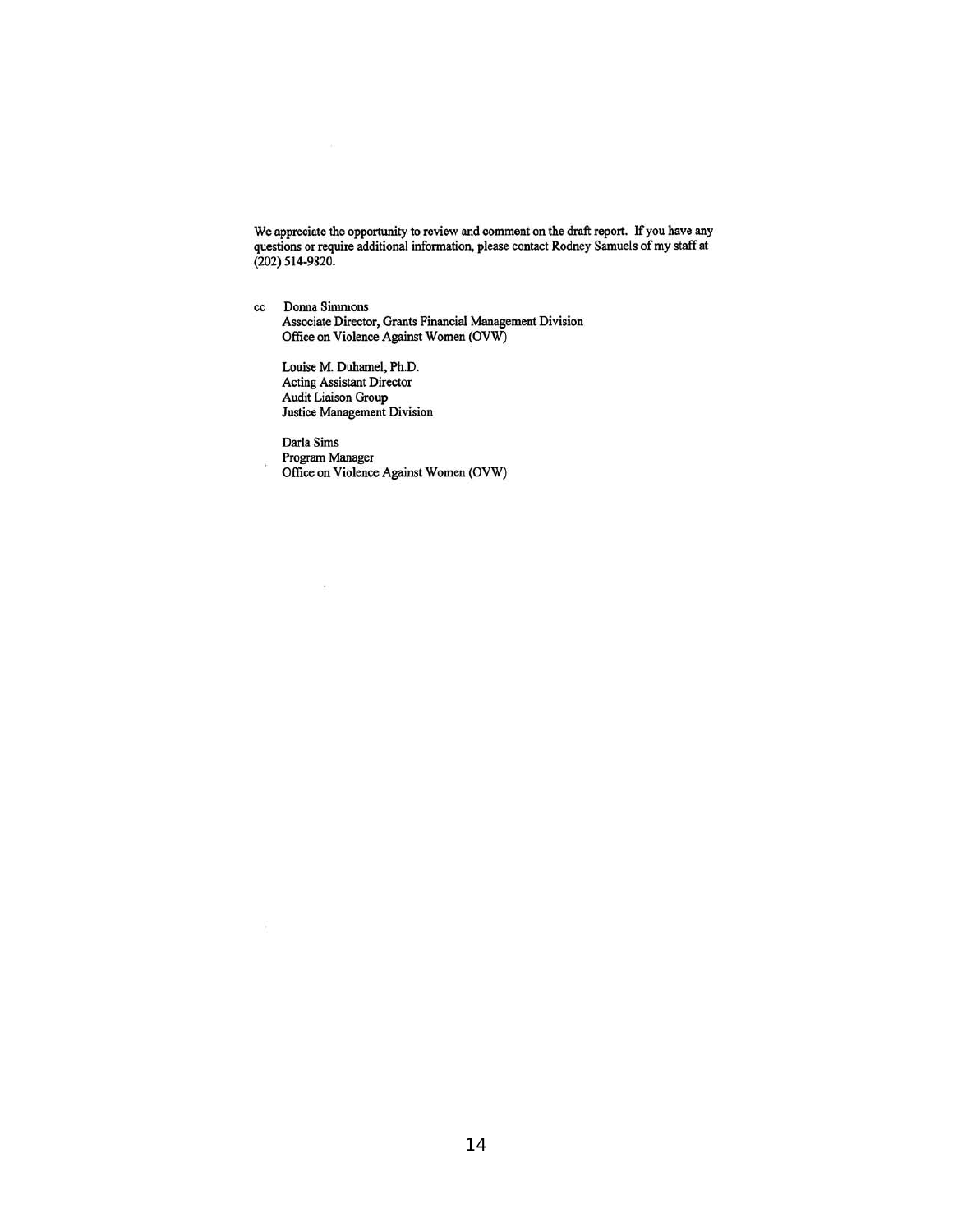### <span id="page-17-0"></span>**APPENDIX 3**

## <span id="page-17-1"></span> **LUMBEE TRIBE OF NORTH CAROLINA RESPONSE TO THE DRAFT REPORT**



#### Lumbee Tribe of North Carolina

February 23, 2016

Charlotte Turpin Grant Program Specialist DOJ/Office on Violence Against Women 145 N Street NE, 10th Floor Washington, DC 20530

Sharon Elliott Program Manager Office on Violence Against Women United States Department of Justice 145 N Street, NE, 10th floor Washington, DC 20530

Re: Response to the 2015 Draft Report

Thank you for the opportunity to address the audit finding that is outlined in the 2015 Draft Audit Report.

Please be assured that the Lumbee Tribe has taken the needed action to correct the finding and will continue to implement internal controls that will ensure strict compliance with Department of Justice Regulations.

The following is in response to the 2015 Draft Audit Report:

According to the Financial Guide, recipients must report the actual expenditures and unliquidated obligations incurred for the reporting period on each financial report. Recipients must report expenditures online using the Federal Financial Report (FFR) no later than 30 days after the end of each calendar quarter.

#### Condition

The United States Department of Justice, Office of the Inspector General found that the FFRs did not match the Lumbee Tribe's acrounting reconis for *both* of the grants. We discussed this condition with the Finance Diredor who *told* us that the Tribe will develop procedures to ensure accurate preparation of financial reports. However, no such procedures had been provided to us as of February 8, 2016. The inaccurate FFRs do not provide the necessary information to the DOJ agency reviewing the grant activity to ensure compliance with grant requirements. The inaccurate FFRs also do not show the correct amount of grant expenditures *making* it difficult to determine if the *Lumbee* Tribe *properly* supported its gran' *transactions through the grant period.* 

#### **Recommendation**

We recommend that OVW:

1. Ensure that the Lumbee Tribe provides accurate financial reporting for the expenditure of grant funds by ensuring that expenditures in the FFRs match the expenditures in the accounting records.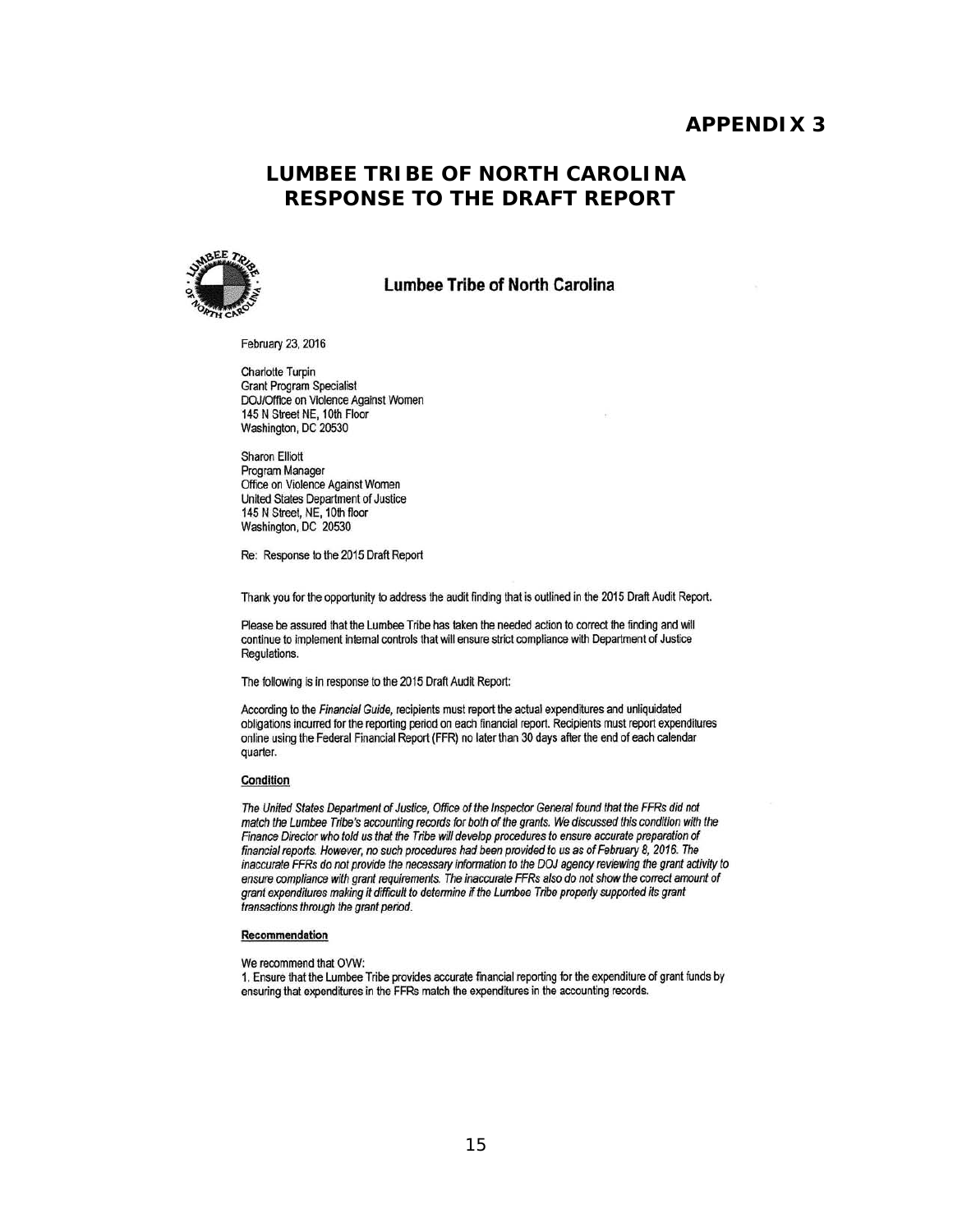#### **Corrective Action Plan by the Office of Finance**

 $\mathcal{L}^2$ 

The Lumbee Tribe FFR's are prepared quarterly per grant guidance. The Finance Office will prepare a report of expenditures from the accounting software for the required quarterly reporting period. The expenditure report will be reviewed by the Finance Director along with the report preparer and compared to the drawdowns for the same period. Both individuals will acknowledge by signature and date that the expenditure report is accurate. The FFR will be prepared and submitted electronically in compliance with DOJ guidance. The expenditure report will be attached to the hard copy of the FFR and filed accordingly in the Finance Office.

It is the Lumbee Tribe's desire to consistently improve our internal controls, so that we may better serve our enrolled tribal members and we want to thank the Department of Justice

> With best regards, an Harvey Godwin

Tribal Chairman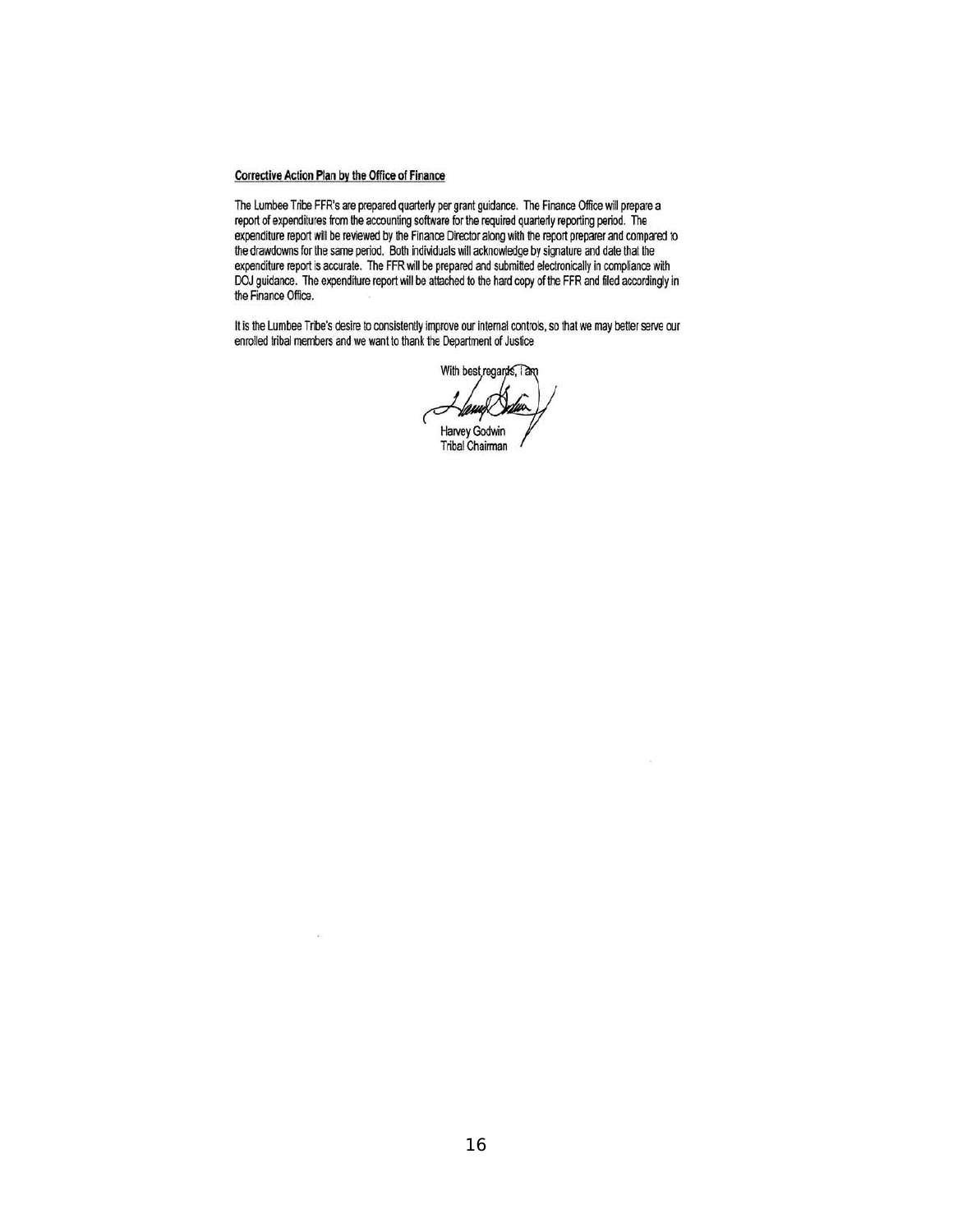# <span id="page-19-0"></span>**OFFICE OF THE INSPECTOR GENERAL ANALYSIS AND SUMMARY OF ACTIONS NECESSARY TO CLOSE THE REPORT**

<span id="page-19-2"></span><span id="page-19-1"></span> to the Office on Violence Against Women (OVW) and the Lumbee Nation of North Carolina (Lumbee Tribe). The OVW response is incorporated in Appendix 2, while Lumbee Tribe response is incorporated in Appendix 3. The following provides the OIG analysis of the response and summary of actions necessary to close the report. The Office of the Inspector General (OIG) provided a draft of this audit report

### **Recommendation:**

### **1. Ensure that the Lumbee Tribe provides accurate financial reporting for the expenditure of grant funds by ensuring that expenditures in the FFRs match the expenditures in the accounting records.**

Resolved. OVW concurred with our recommendation. OVW stated in its response that it will coordinate with the Lumbee Tribe to ensure that and that the financial reports match the accounting records. Lumbee Tribe provides accurate financial reporting of grant expenditures

 states that the Finance Officer will prepare grant expenditure reports and The Lumbee Tribe also concurred with our recommendation and provided a statement on a corrective action plan by its Office of Finance. The plan the Finance Director will review and compare the reports to grant drawdowns. Both the Finance Officer and Finance Director will acknowledge the accuracy of the expenditure report prior to submission to OVW. .

 documentation that OVW has coordinated with the Lumbee Tribe and is This recommendation can be closed when we receive and review assured that its financial reports for grant expenditures are accurate and match the accounting records.